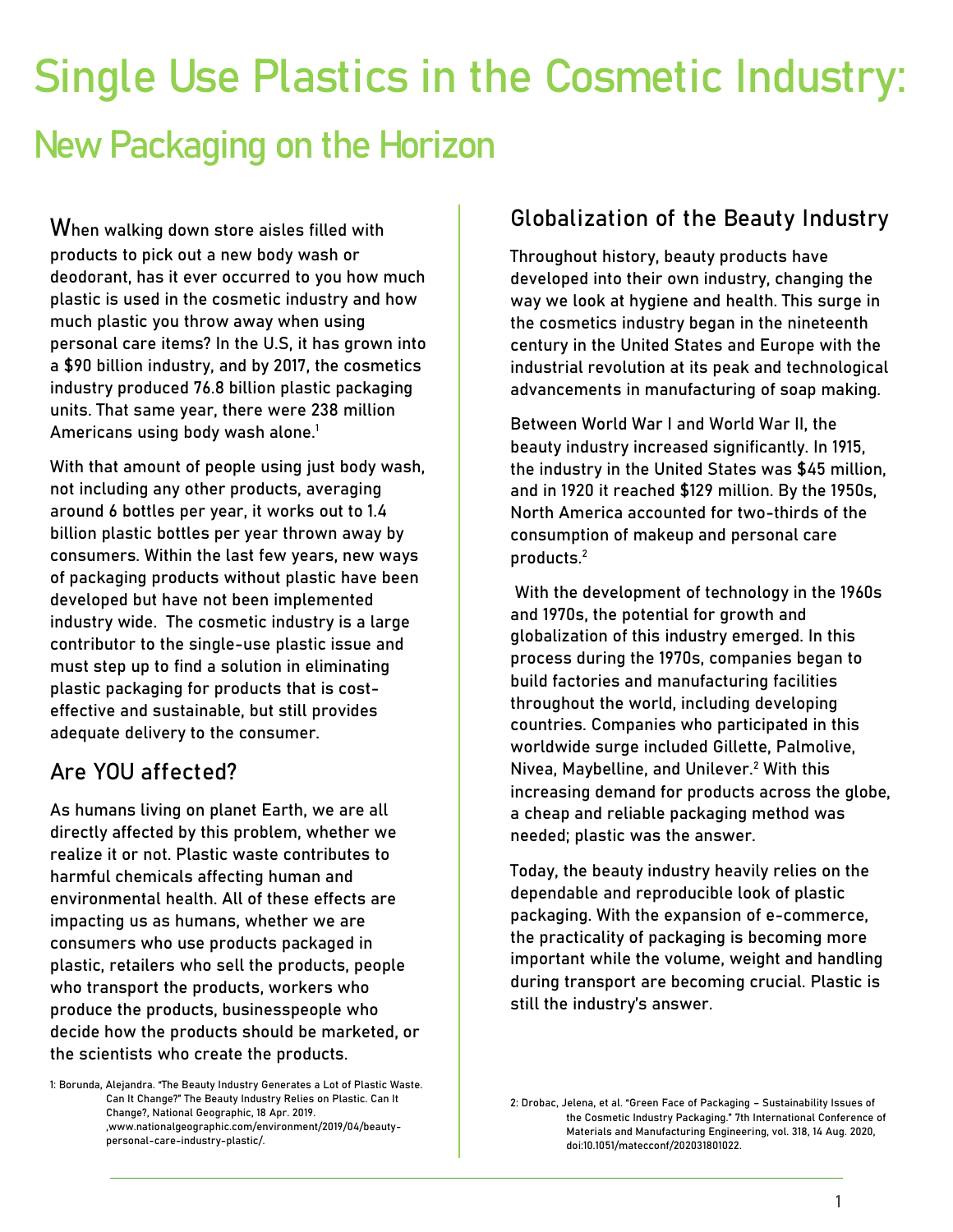# **Current Plastic Waste Disposal**

## Landfills

The amount of plastic packaging on U.S. products (not just on personal care items) has increased by over 120 times since 1960—with almost 70 percent of that waste piling up in landfills.<sup>1</sup> Landfills are the conventional approach to waste management, but space for landfills is becoming scarce in some countries.

Once plastic makes way into landfills and the open environment, it does not go anywhere. Most plastics are not biodegradable. Sunlight breaks degradable plastic down into microscopic bits, known as "microplastics." However, many of the environmental impacts of these microplastics on natural environments, including freshwater and marine ecosystems, are fatal to the Earth.

### Incineration

With space running low in landfills, many corporations have turned to incineration of plastic waste. Most of the time, solid waste containing about 12% of plastics is burnt, releasing toxic gases like dioxins, furans, mercury, and polychlorinated biphenyls into the atmosphere. Burning certain plastics also liberates hazardous halogens and pollutes air, which heavily contributes to greenhouse gases in the atmosphere. The toxic substances released from incineration are posing a threat to vegetation, human and animal health, and the environment. 3

## Recycling

This is a familiar term to most Americans, but it is not as helpful to the plastic waste problem as we think. All used plastic can be turned into new things, but picking it up, sorting it out and melting it down is expensive. Plastic also degrades each time it is reused, meaning it cannot be reused more than once or twice. Once its recyclability point is reached, the plastic still ends up in landfills or incinerated.<sup>3</sup>

3: Verma, Rinku, et al. "Toxic Pollutants from Plastic Waste- A Review." Procedia Environmental Sciences, vol. 35, 2016, pp. 701–708. Google Scholar, doi:10.1016/j.proenv.2016.07.069.



Figure 1. bales of recyclable waste in Seattle

# **The Hazards of Plastic Waste**

## Human Health Impacts

Plastics contain many hazardous substances such as Bisphenol A (BPA), phthalates, flame retardants, and poly-fluorinated chemicals. BPA is a main building block of plastics, and in the last few years, has been replaced with other substances due to its harmful effects in humans. Studies have shown that BPA is an endocrinedisrupter, which mimics hormones in our bodies, and has been associated with ovarian chromosomal damage, decreased sperm production, rapid shifts in immune responses, and cancer in reproductive organs. <sup>4</sup> This is just one example of the impact that harmful chemicals from plastics have on human health.

## Environmental Impacts

The toxic chemicals leeching into our bodies are also affecting wildlife. These chemicals can cause reproductive problems in animals, which could lead to extinction if it goes on long enough. Plastic waste itself can be confused for food by animals, or can entangle and trap them, causing death. The manufacturing of plastic releases a huge quantity of dangerous gases into the air, including carbon monoxide, dioxin, and hydrogen cyanide.<sup>3</sup> There are many instances where plastic has affected the environment; these are only a few.

4: Proshad, Ram, et al. "Toxic Effects of Plastic on Human Health and Environment : A Consequences of Health Risk Assessment in Bangladesh." International Journal of Health, vol. 6, no. 1, 2018, pp. 1–5. Google Scholar, doi:10.14419/ijh.v6i1.8655.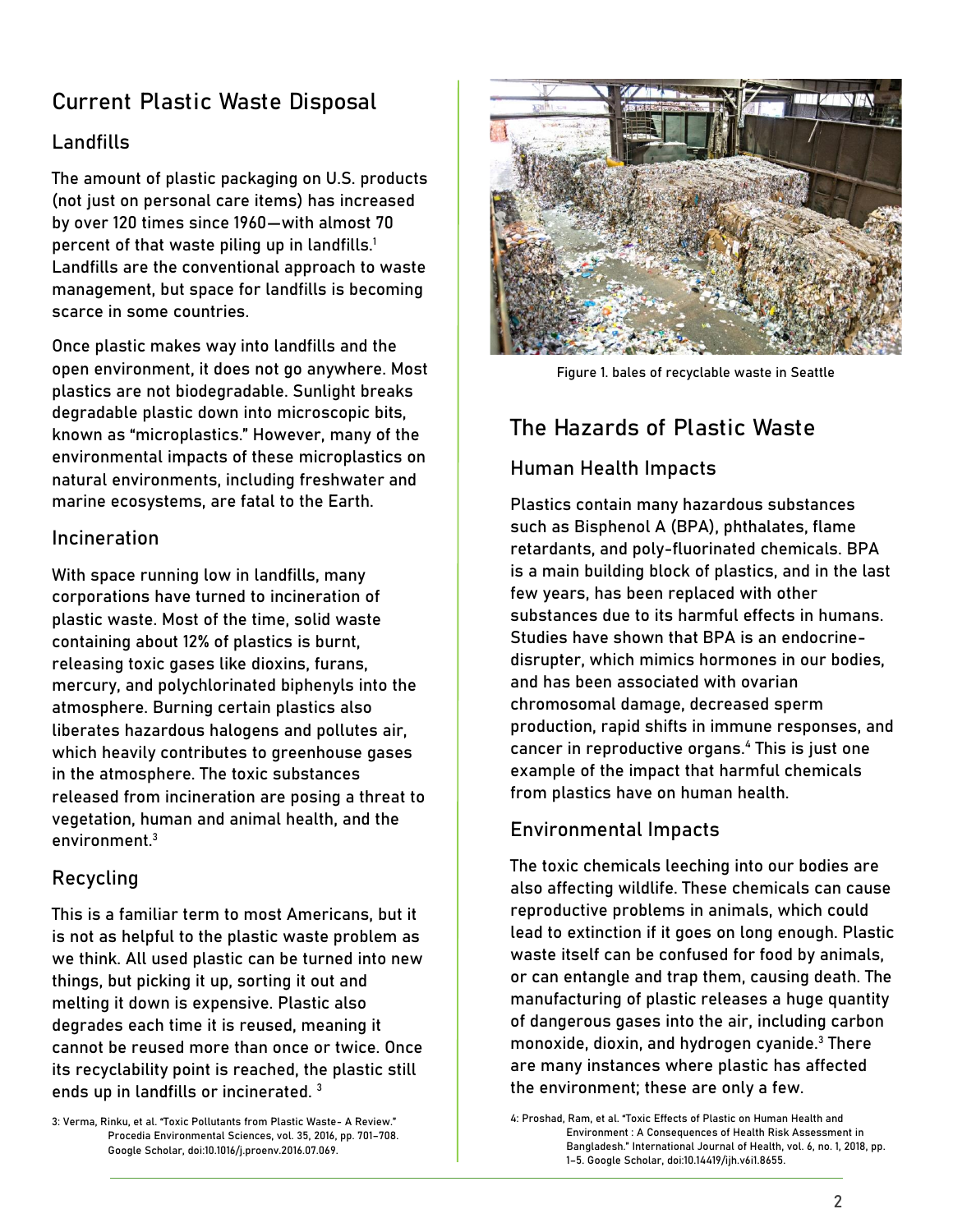# **Plastic Packaging Alternatives**

#### Glass

The most straightforward approach to eliminating plastic packaging is simply to switch to glass due to its infinite recyclability, however, it is not a cost-effective switch. Glass packaging costs nearly 10 times more than comparable plastic packaging, and has other costs associated with it such as shipping costs and carbon emissions in shipping the heavier material.<sup>1</sup> Glass is also prone to breaking during shipping, so the product may not always reach the consumer in usable condition. Recently, more alternatives to traditional petroleum-based plastic packaging have appeared, including primarily biodegradable and bio-sourced plastic materials.

#### PLA

Resin that comes from corn, known as polylactic acid (PLA), started to be widely used in packaging. Producing PLA uses 65 percent less energy than conventional plastics and generates 68 percent fewer greenhouse gases, however, it poses more of a problem than a solution. PLA is said to decompose into carbon dioxide and water in a "controlled composting environment" in fewer than 90 days, but the "controlled environment" is a large facility where the composting that occurs needs to reach 140 degrees Fahrenheit for 10 consecutive days. Most consumers do not have access to a facility to dispose of their packaging. Elizabeth Royte, a renowned American nature and science writer for the Smithsonian states that "despite PLA's potential as an environmentally friendly material, it seems clear that a great deal, probably the majority of it, will end up in landfills, and there is no evidence it will break down any faster or more thoroughly than any other form of plastic."<sup>5</sup>

5: Royte, Elizabeth. "Corn Plastic to the Rescue." Smithsonian Magazine, 2006, [www.smithsonianmag.com/science-nature/corn-plastic-to-the](http://www.smithsonianmag.com/science-nature/corn-plastic-to-the-rescue-126404720/)[rescue-126404720/.](http://www.smithsonianmag.com/science-nature/corn-plastic-to-the-rescue-126404720/)

6: Sikorska, W, et al. "Part V: Prediction Studies of Aliphatic–Aromatic Copolyester and Polylactide Commercial Blends in View of Potential Applications as Compostable Cosmetic Packages." Polymers, vol. 9, no. 12, 2017, p. 257. EBSCOhost, Academic Search Complete, doi:10.3390/polym9070257.

#### Biodegradable Polymers

Polymers are the chemical compounds that make up large chains, which link together and repeat to create the stable structures. Plastic is a manmade polymer, but there are many other organic polymers, meaning they are made from materials from the earth, that could be implemented instead of synthetic polymers. A group of Polish polymer and carbon materials scientists invented a biodegradable polymer, known as polybutylene adipate terephthalate (PBAT).

They decided to blend PLA with PBAT to test the degradability and shelf life of this potential solution to conventional plastics and found that a blend with 12% PLA and the rest PBAT showed good shelf life when used with oily cosmetic products and degrades faster when put into landfill environments than just PLA alone.<sup>6</sup>

#### Other Various Materials

The possibilities for plastic packaging seem to have no end! Some companies have switched to more traditional aluminum tins or post-consumer cardboard, while others have ventured into other alternatives. Bamboo, seaweed, cornstarch, mushroom fibers, and avocado pits have gained popularity recently as alternatives to plastic packaging.<sup>2</sup>

One of the most interesting current innovations is called SOAPBOTTLE, which is a biodegradable, zero-waste packaging entirely made from soap. Each bottle is made of 80 grams of soap and can hold up to one liter of liquid for approximately one month. Once the "bottle" is empty, it can be used as hand soap or laundry detergent.<sup>2</sup>



Figure 2. SOAPBOTTLE packaging